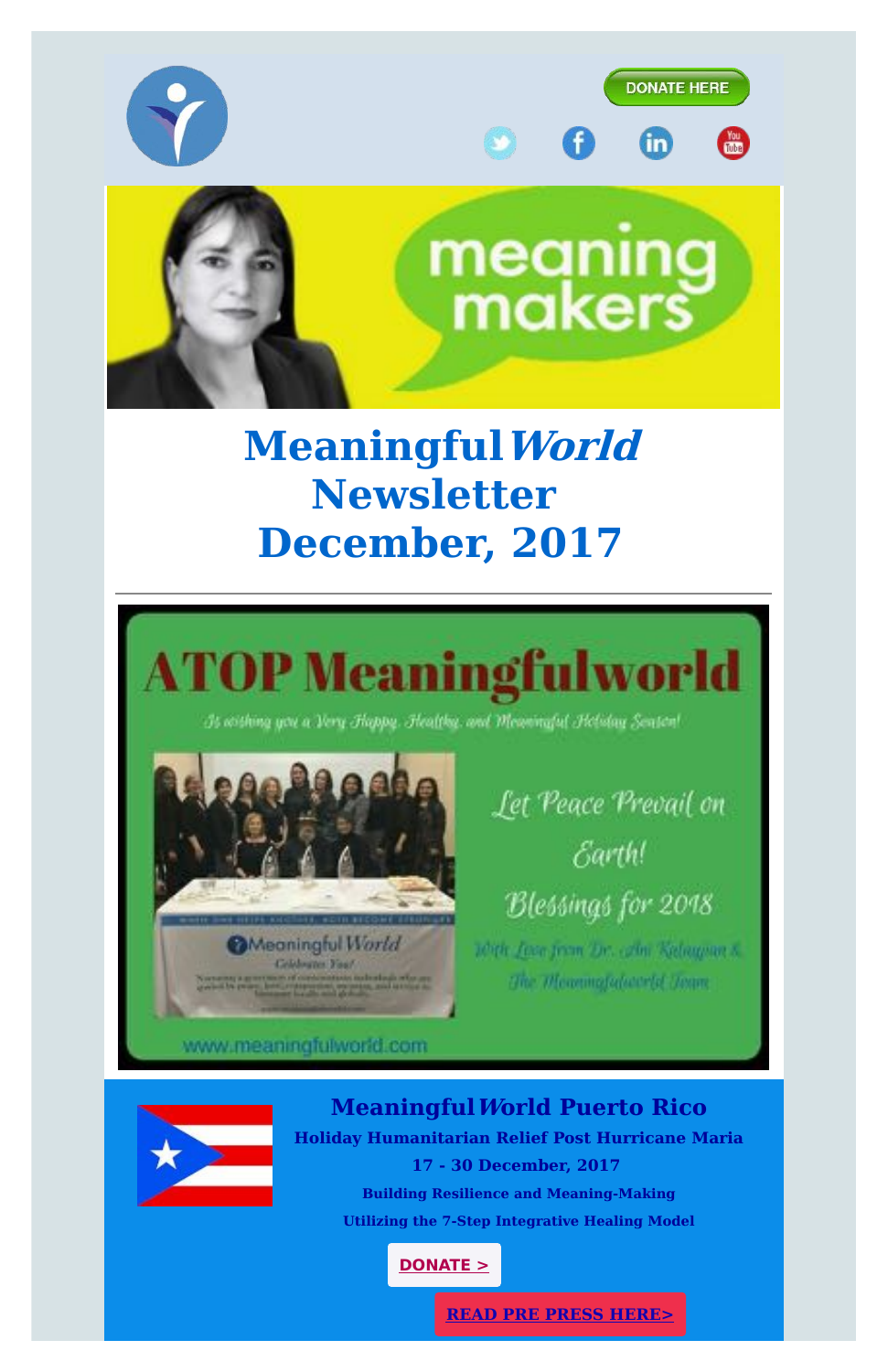### **READ [MORE>](https://d2zhgehghqjuwb.cloudfront.net/accounts/12098/original/Meaningfulworld_16_Dec__2017_Pamper_Yourself_Holiday_Gratitude_Party.pdf?1510697236)**



### **MeaningfulWorld Pamper Yourself Holiday Gratitude Party Saturday 16 Dec, 2017 4-6 pm Personalized Healing, and 6-10 pm Party**

**Food, drinks, desserts, and Live Music**

**Kindly join us for an afternoon of celebration as we remember all that we have accomplished as a team and as a community in the world this year!**

**[DONATE>](http://meaningfulworld.com/get-involved/donation)**



# **MeaningfulWorld**

**Celebrates 72nd UN Day with Photo Exhibit and Gala 26 November, 2017**

Click on the watch video button below to watch full video



**MeaningfulWorld Dr. Ani Kalayjian & Lorraine Simmons Interviewed by Daren Jaime on Bronx Net, 18 October, 2017**

Click on the watch video button below to watch full interview.







**MeaningfulWorld 29thAnnual Greater New York Conference on Behavioural Research at Fordham University**

**Theme: Promoting social justice, locally and globally**



### **Media & Publications**

**[Forgiveness](https://d2zhgehghqjuwb.cloudfront.net/accounts/12098/original/Traumatic_Stress_Symptoms.pdf?1486480892) and Meaning of Life**



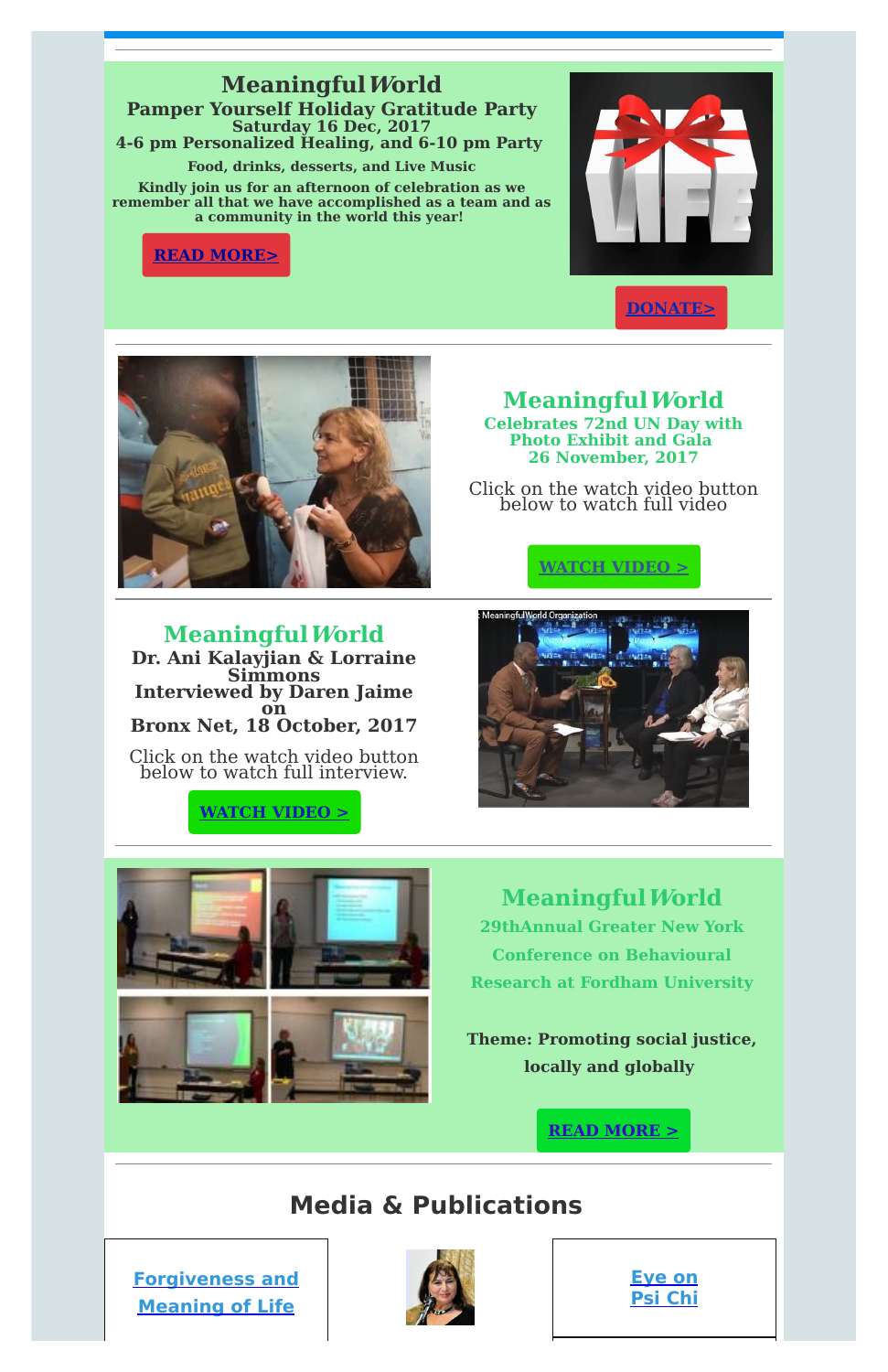

#### **ATOP Meaningfulworld:**

Founded in 1990, the Association for Trauma Outreach & Prevention (ATOP) Meaningfulworld, charitable organization affiliated with the United Nations Dept. of Public Information, has achieved international recognition as a leader in training humanitarian outreach professionals as well as responding to two decades of global and local disasters. ATOP is committed to health and global education promoting state-of-the-art scientific theory, peace, forgiveness, consciousness research, internship, and the development of technical skills to train mental health professionals, teachers, psychologists, art therapists, nutritionists, alternative medicine practitioners, clergy, nurses, mediators, interfaith ministers, and lay persons committed to service the self and humanity. Meaningfulworld Humanitarian Outreach Teams have helped rehabilitate survivors from over 45 countries, making a daily difference in people's lives helping to transform tragedy and trauma into healing and meaning-making through post trauma growth, resilience, emotional intelligence, mindfulness, mind-body-eco-spirit health, visionary leadership, empowerment and artful collaboration through a new world view.